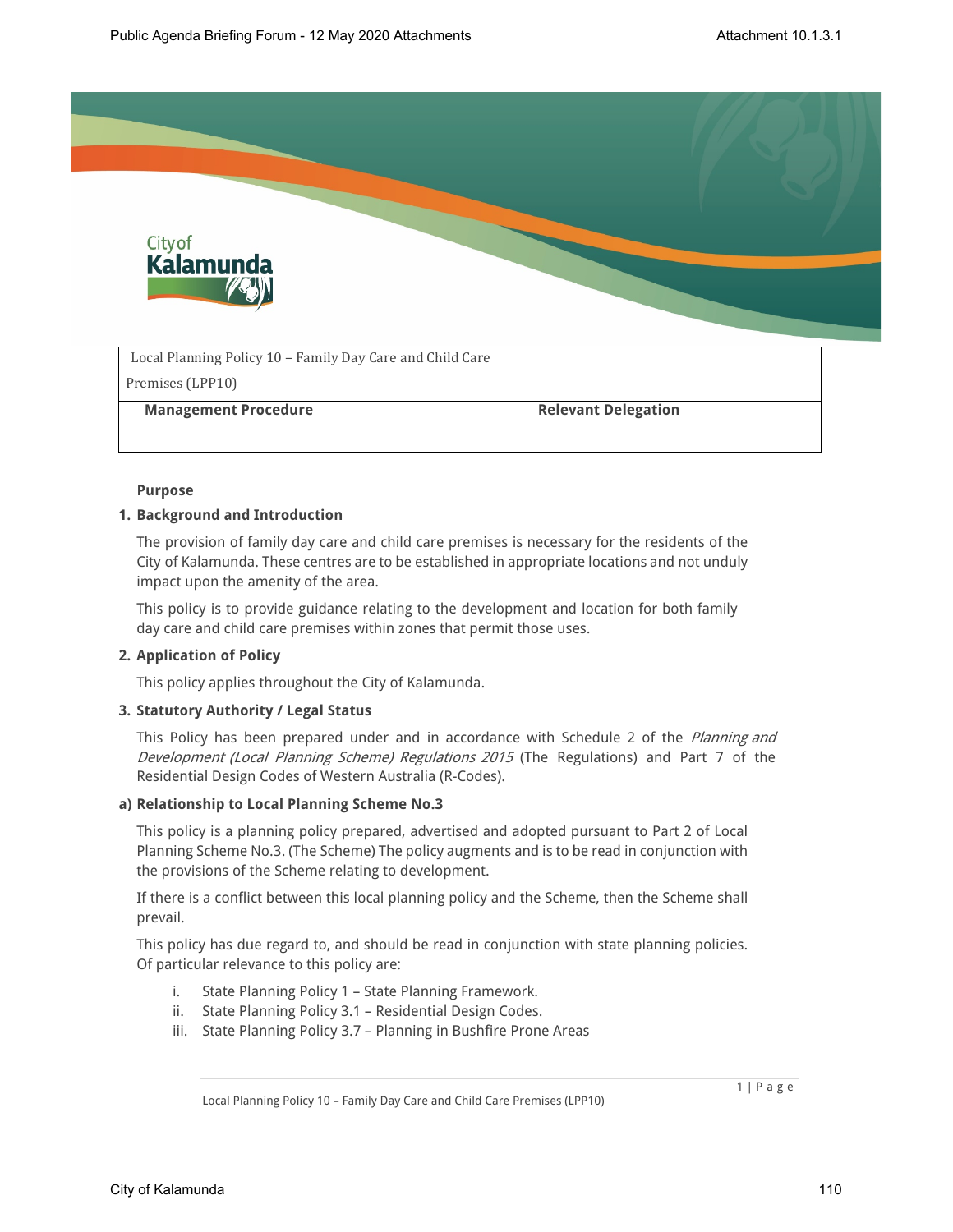

- iv. State Planning Policy Liveable Neighbourhoods
- v. State Planning Policy 2.2 Residential Subdivision
- vi. Planning Bulletin 72/2009 Child Care Centres

## **b) Relationship to other Local Planning Policies**

This policy has due regard to and should be read in conjunction with other City of Kalamunda local planning policies. Of particular relevance to this policy are:

- i. Local Planning Policy P Dev 14, Earthworks.
- ii. Local Planning Policy P Dev 45, Public notification of planning proposals.
- iii. Local Planning Policy P Dev 28, Reflective material in cladding or roofing, guidelines for assessment.

**Please note that all Child Care and Family Day Care Centres are required to obtain all the necessary permits and licenses from the Child Care Services Board as required under the**  *Child Care Services act 2007, Child Care Services (Child Care) Regulations 2006* **and the**  *Education and Care services National Regulations 2012* **and associated National Law. All centres will be required to operate within the standards of the above regulations.**

# **4. Application of Policy**

The primary objective of this policy are to:

- a) Specify local provisions which supplement the requirements of Local Planning Scheme No.3.
- b) Provide for the establishment of Family Day Cares and Childcare Premises in appropriate locations;
- c) Endure that the operation of Family Day Cares and Childcare Premises do not impact on the amenity of the local area; and
- d) Provide policy guidelines in terms of development standards suitable for the City of Kalamunda for all Family Day care and Child Care Premises development within the Local Government boundaries.

# **5. Application of Policy**

- a) The operative Local Planning Scheme provides for the assessment of applications for development or use within the City.
- b) The use classification 'Child Care Premises' is a land use that is generally an 'P', 'A', or 'D' land use within some of the City's zones. 'Family Day Care' is a use that is generally a 'P' or 'D' land use within the majority of the City's zones. Land uses within 'P' categories are permitted land uses, while those within 'D' or 'A' categories are not permitted unless the Local Government has exercised discretion by granting approval. 'A' land uses are required to be the subject of public consultation.
- c) Clause 4.5 of the Scheme provides the ability for landowners to apply for additional uses. 'Child Care Premises' is an 'X' land use within Rural and Industrial zoned land and land zoned

Local Planning Policy 10 – Family Day Care and Child Care Premises (LPP10)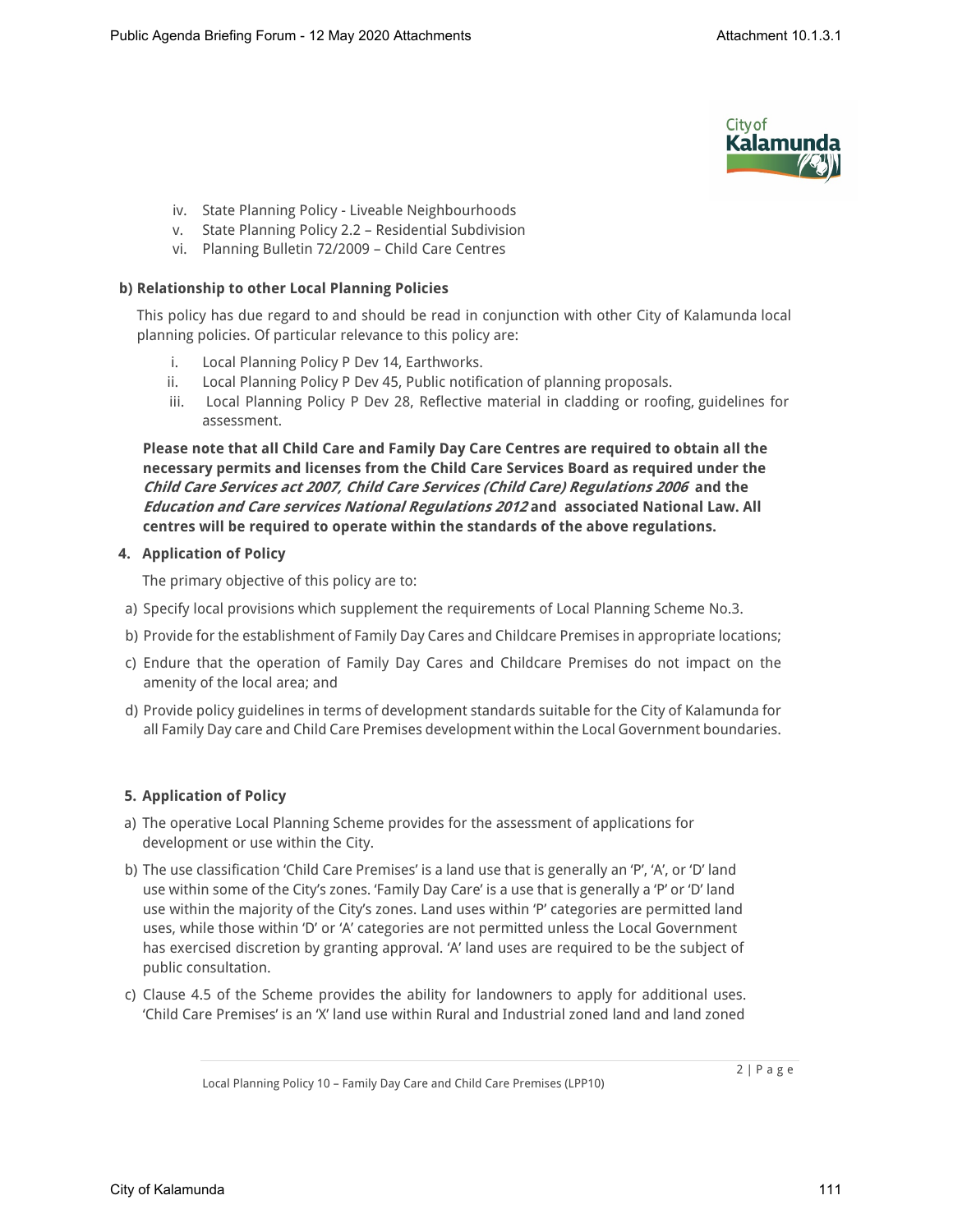

Private Clubs and Institutions, which means that it is prohibited within that zone. 'Family Day Care' is an 'X' use within Industrial and Service Station zones.

- d) Additional use
	- (i) The Scheme provides an ability for an applicant to apply for a Local Planning Scheme Amendment for an Additional Use which then provides the City with the ability to assess that particular use on its own merits.
	- (ii) An additional use us a land use that is permitted on a specific portion of land in addition to the uses already permissible in that zone that applies to the land.
- e) Incidental Use
	- (i) The Scheme provides an ability for an applicant to apply for a land use as an incidental use to a use that is already operating on a site or will commence operation. It is defined as follows under the Scheme:
	- (ii) "Incidental Use" means a use of premise which is ancillary and subordinate to the predominate use or primary use.
	- (iii) Some examples of when a child care premise may be considered an appropriate incidental use are:

-As an attachment to a place of worship and operating only during periods of activity;

-As an extension of a large commercial development, operating only when the commercial development is open (e.g. child care within an IKEA); and

-As a crèche within a gym or other fitness centre.

- (iv) Some examples of when a child care premise would not be considered as an appropriate incidental use are:
	- On an operating industrial site or in tandem with a building on that site;
	- As an attachment to a place of worship and operating at all times; and
	- As an additional development on residential zoned land where a pre-existing residential development already exists (i.e. construction of a secondary structure in addition to the dwelling. Family day cares would be expected to operate within the existing dwelling).

#### **Policy Statement**

## **1. Location Criteria**

The following criteria will be assessed in relation to the appropriate locations for family day care centres and child care centres:

Accessibility to Public Transport.

Local Planning Policy 10 – Family Day Care and Child Care Premises (LPP10)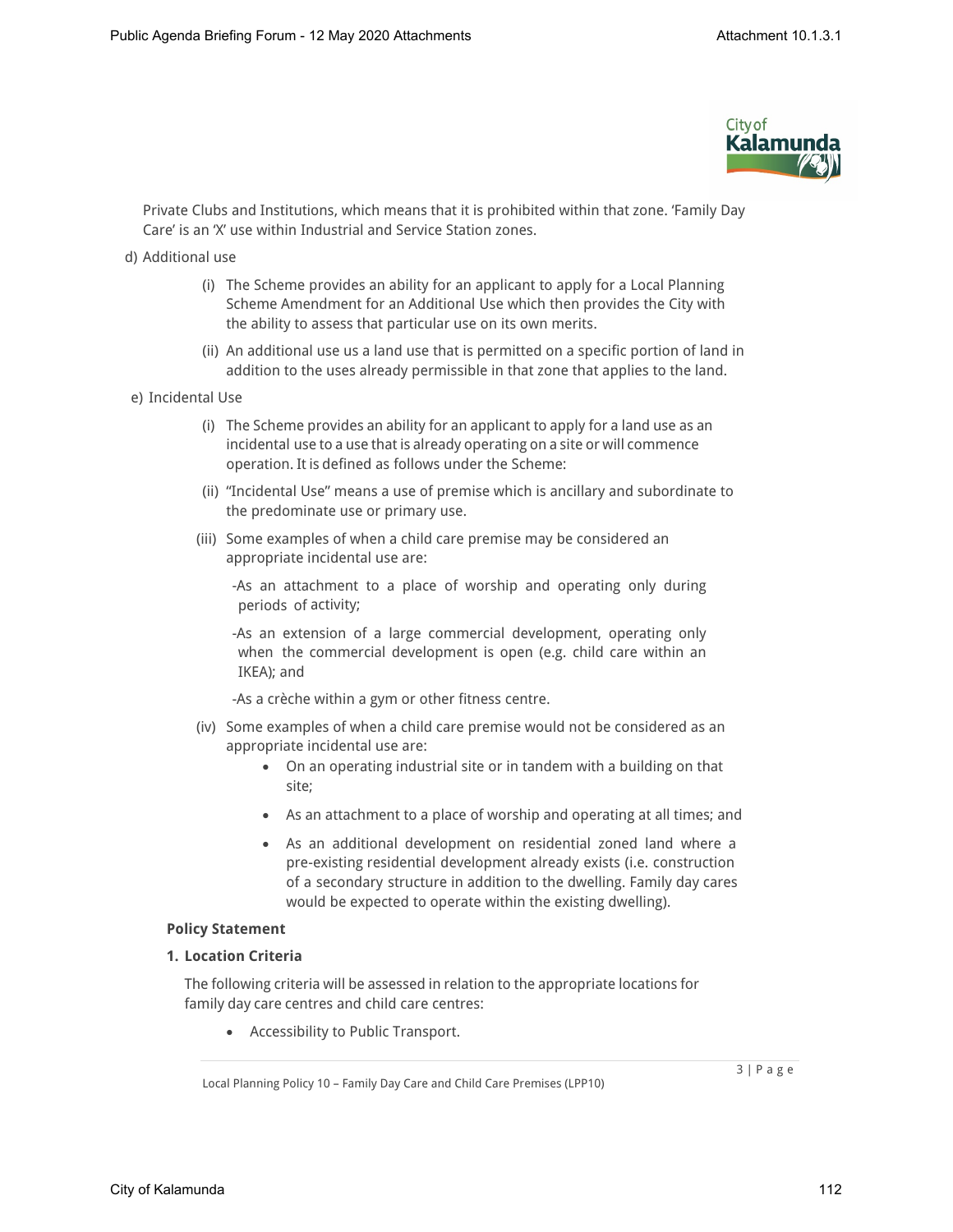

- Avoidance of location on Arterial Roads and suitability from a traffic engineering point of view.
- Avoidance of clustering with other non-residential land uses, unless abutting a commercial zone.
- Distribution between existing centres.
- Walking distance to appropriate commercial, recreation or community nodes and education facilities.
- Sufficient size and dimension to accommodate the development without affecting the amenity of the area.

*a) Family Day Care*

Where an application is seeking approval as a discretionary land use the following shall be considered in determining whether a Family Day Care is an appropriate use:

i) Family day care is encouraged to locate in close proximity to opportunities for access to public transport, preferably within residential areas, close to schools or educational establishments and with access to public open space within 400m walking distance.

# *b) Child Care Premises*

i) Centres are encouraged to locate near commercial, community, educational establishments, district centre, and public recreational areas, nearby to roads that have the demonstrated capacity to accommodate any potential additional traffic generated by the centre, or within walking distance to public transport routes.

## **2. Siting Criteria**

The site area of the subject lot needs to be adequate for the provision of onsite car parking, pedestrian access, setbacks, play areas, and landscaping.

## **a) Inappropriate Sites**

Although the land use may be permitted Although the land use may be permitted under the provisions of the Local Planning Scheme, Child Care Premises will generally not be supported in the following locations due to potential conflicts with residential amenity, traffic, safety, and parking access:

# *Child Care Premises*

- i) At the end of Cul-de-sacs;
- ii) In Residential zoned land within 300m of another Child Care Premises;

Local Planning Policy 10 – Family Day Care and Child Care Premises (LPP10)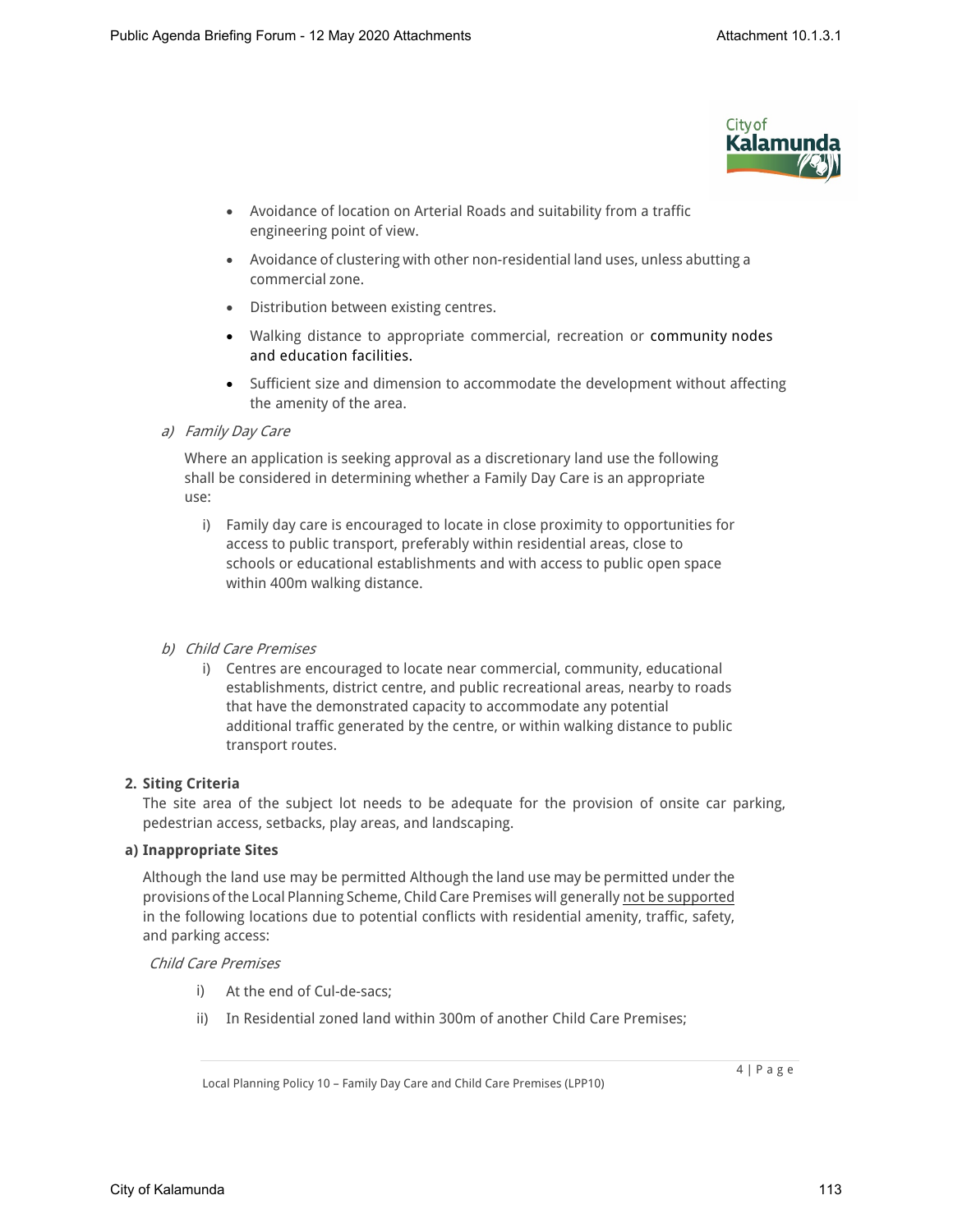

- iii) Within Rural zoned land, within 800m of another Child Care Premises;
- iv) Site with sole vehicular access from a longer or undedicated Right of Way, under-width street or laneway;
- v) Sites located on, or at intersections to, Primary or District distributor Roads;
- vi) Sole access abuts traffic lights, roundabout, or traffic calming device;
- vii) Rear battle-axe and strata sites; and
- viii) Multiple Dwellings.

## *Family Day Care*

- i) Sites with sole vehicular access from a longer or undedicated Right of Way, under-width street or laneway;
- ii) Sites located on, or at intersection to, Primary or District distributor roads;
- iii) Sole access abut traffic lights, roundabout or traffic calming device;
- iv) Sites with swimming pools, unless demonstrated compliance with AS1926; and
- v) Sites adjacent to industrial areas.

#### **b) Minimum Lot Size and Site Coverage**

i) In accordance In accordance *with 'Planning Bulletin 72/2009 – Child Care Centre's* published by the Western Australian Planning Commission (WAPC) child care premises will not be considered on sites in residential areas that are less than 1000sqm. Family day care centres will not be considered on sites that are less than 500sqm in size.

This Provision is established to ensure that appropriate outdoor play spaces can be provided.

ii) A maximum of 50% site coverage of roofed structures on site is permitted on lots which contain either a family day care or child care premises to ensure that appropriate outdoor play spaces can be provided in accordance with the Child Care Services Act 2007 and Education and Care Services National Regulations.

## **3. Design Criteria**

#### **3.1 Built Form and Streetscape**

- a) In relation to built form and streetscape, all childcare centres should be of a "residential scale", with height, form and setback being sympathetic to the local character of the streetscape. This should take into account adjoining buildings and prevailing existing setbacks, as well as the relevant setbacks as noted in the Residential Design Codes or City of Kalamunda Local Planning Scheme No.3.
- b) Development must be sited to avoid overshadowing, overlooking and buildings built to the boundary.

Local Planning Policy 10 – Family Day Care and Child Care Premises (LPP10)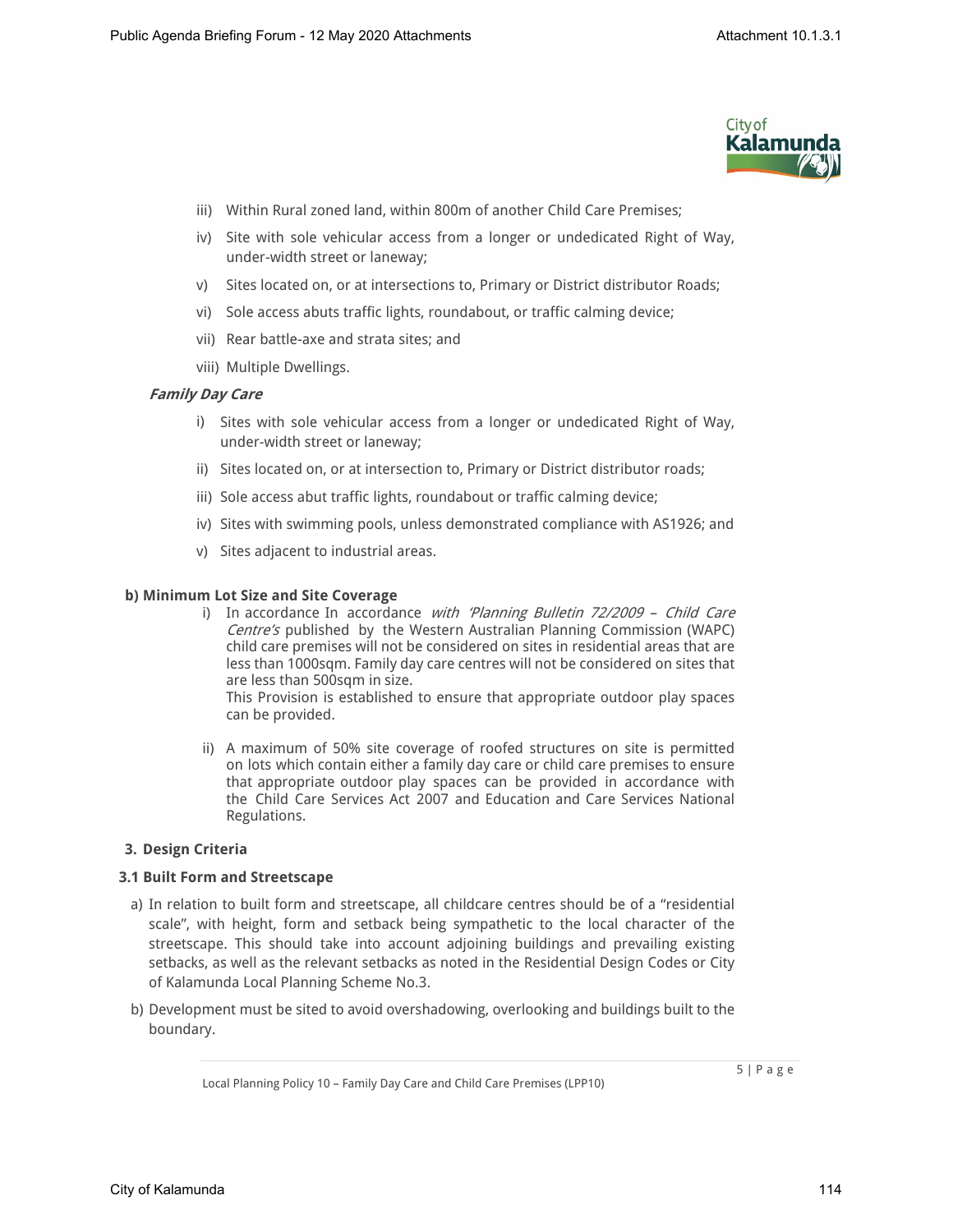

- c) The design must cater for the existing level of residential amenity and minimize the potential for nuisance in terms of:
	- i) Visual impact; and
	- ii) Noise associated with operation of the child care facility and car park.

Generally, play areas will be located behind the front building setback line and away from noise sensitive areas such as adjacent to neighbouring property bedrooms or primary outdoor living areas.

## **3.2 Parking and Traffic Assessment**

Parking areas should preferably be designed to allow traffic to move easily within the area so that the risk of congestion is minimised. Vehicles will be required to enter and exit the site in forward gear. All parking related to the Family Day Care or Child Care Premises will be contained on the subject site.

Parking bays for child care premises shall be provided in accordance with the requirements as laid out in the Scheme's 'Table 3 – Parking Requirements (Child Care Centre/Day Care)', as follows:

*"1 bay per staff member, plus 1 bay for every 10 children allowed under the approval."*

- a) In addition to this, applications for new Child care Premises and those that propose to increase the numbers within existing premises by more than 10 additional children must be accompanied by a Traffic Impact Assessment Study prepared by a suitably qualified traffic engineer. The study must address the following:
	- i) Site description including naming of roads and nearest intersections;
	- ii) Adjoining land uses;
	- iii) Existing traffic conditions or Structure Plan indications (where applicable);
	- iv) Traffic flows, daily and peak hour flows, number of heavy vehicles;
	- v) Speed as measured at the  $85<sup>th</sup>$  percentile;
	- vi) Trip generation
	- vii) Queuing at intersections and entry/egress to parking facilities;
	- viii)Road safety for all road users, including pedestrian and cyclists;
	- ix) Crash history;
	- x) Parking provisions and requirements, pick-up and drop-off facilities;
	- xi) Public transport routes;
	- xii) Dual use path locations surrounding the sire, internal pedestrian pathways, suitable crossing locations for the pedestrians and provisions of pram ramps; and

Local Planning Policy 10 – Family Day Care and Child Care Premises (LPP10)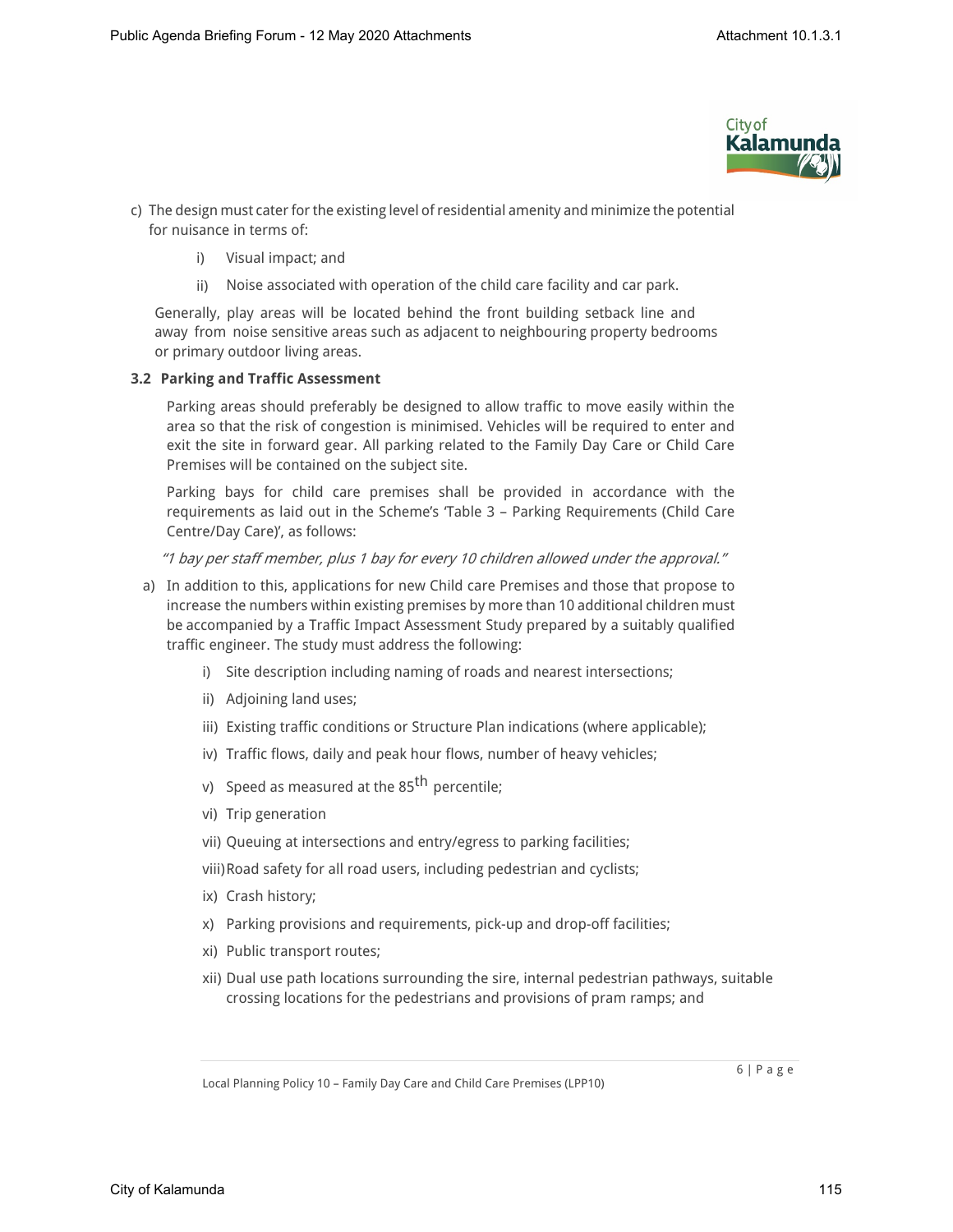

xiii)Other matters considered necessary having regards to the pertinent characteristics of the site.

Proposals will not be supported if the form, function, and safety of the surrounding road network is deemed to be compromised.

Proposals for family day care centres are to include the provision of a drop-off bay located on the subject property and able to allow for forward in, forward out, movement. This bay is to be appropriately constructed to the satisfaction of the City and is not to be located on the verge or public road.

## **3.3 Landscaping**

#### **3.3.1 Verges**

Under no circumstances will approval be granted to fully pave and seal the verge area. In all instances the verge is required to be suitably landscaped and maintained at all times, to the satisfaction of the City. This will serve the dual purpose of preserving the amenity of the area and ensuring that patrons of the site do not park on the verge.

## **3.3.2 Child Care Premises within Residential Areas**

Within residential areas the primary street frontage and corner truncation, where applicable, shall be appropriately landscaped and reticulated to a distance of three (3) metres into the property to assist in preserving the character of the residential area. Outside of residential areas, landscaping is to be provided in line with the provisions of the Local Planning Scheme No.3.

## **3.4 Signage**

*a) Family Day Care*

The day care will display a sign no greater than 0.2sqm in size.

*b) Child Care Premises*

All signage associated with the child care premises is to be compliant with the City's Local Planning Policy 2 Signage (LPP2).

## **4. Operational Criteria**

## **4.1 Hours of operation**

*a) Family Day Care*

Unless otherwise approved by Council, with due regard on residential amenity, the hours of operation of Family Day Cares shall be between 7:00am and 6:00pm on weekdays and 8:00am and 6:00pm on Saturdays. Family Day Care will not be permitted to operate on Sundays and Public Holidays.

*b) Child Care Premises*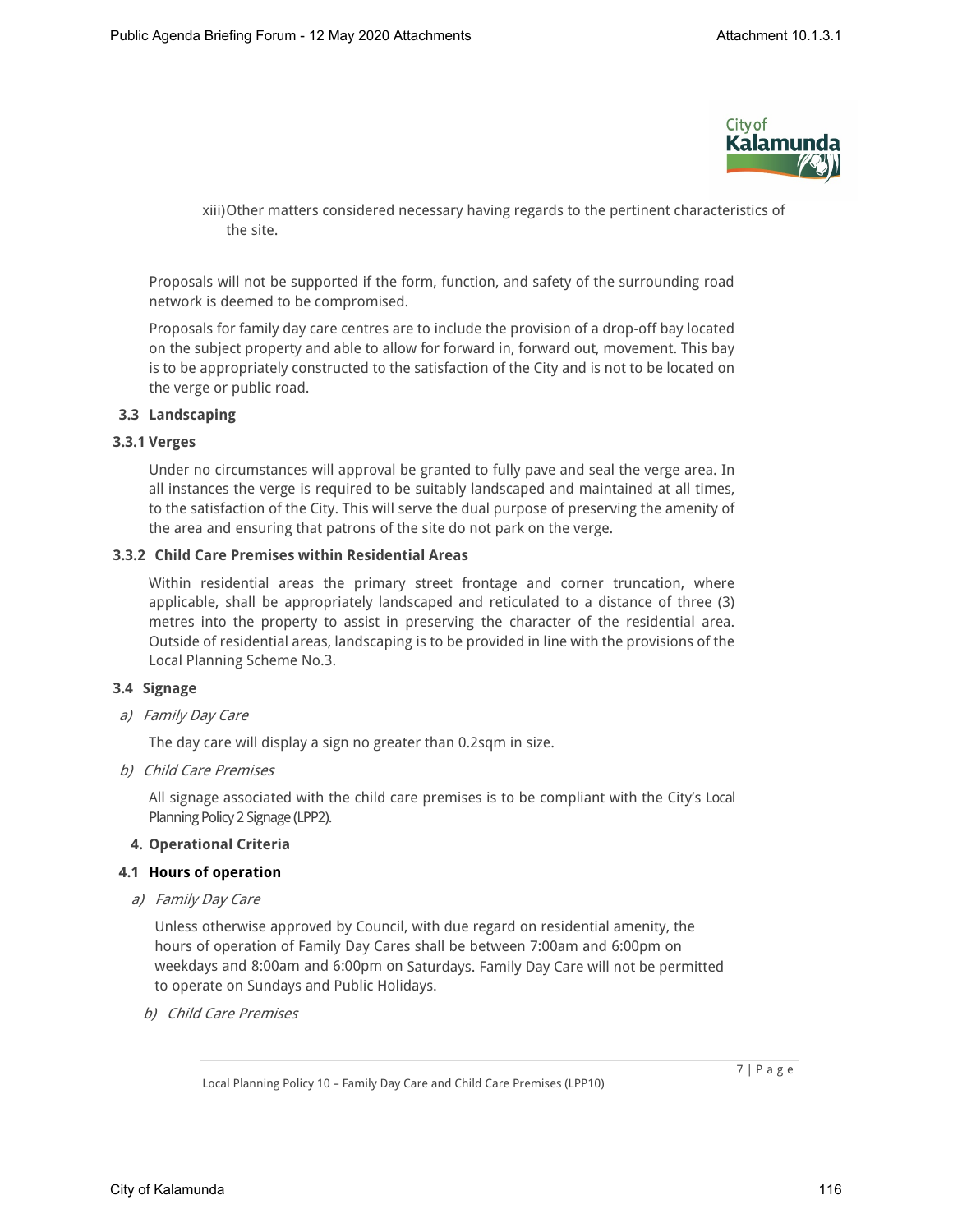

Hours of operation for Child Care Premises shall be restricted to Monday to Friday between 76.00am and 7.00pm and Saturday between 8.00am and 4.00pm, unless otherwise approved by Council.

## **5. Maximum Number of Children**

## *a) Family Day Care*

The maximum number of children permitted shall be in accordance with the *Education and Care Services National Regulations 2012 (as amended).*

*b) Child Care Premises*

In accordance with the Education and Care Services National Regulations 2012 the number of children present at the childcare premises must not exceed the maximum number of children specified in the license or permit to operate. The proposed number of children will be considered having regard to the locational criteria identified in Clause 1 of the Policy.

# **6. Preparation of Food**

Prior to commencement of operation the applicant must book a food premises inspection with the City's Health Services Department. The premises must meet all requirements and pass the inspection without requiring any corrective actions before it will be allowed to trade. In addition to this the applicant will be required to submit an Application for Registration of Food Business in line with the provisions of the *Food Act 2008*. This application, must be accompanied with the appropriate registration fee, and a complainant food safety plan must be provided a minimum of two weeks prior to commencement of operation.

## **7. Outdoor Play Areas**

Any proposed outdoor play area shall be setback a minimum of 1 metre from lot boundaries to ensure that the potential for noise impact upon surrounding properties is minimised. Play areas may be required to be separated from the boundary by a physical barrier.

Outdoor play areas are to be provided with adequate shading, to the satisfaction of the City of Kalamunda. This may include shade sails, patio areas or dense vegetation.

## **8. Noise Management**

As part of the application for a child care premises a Noise Management Plan and Acoustic Impact Assessment shall be prepared by a suitably qualified professional, submitted to, and approved by the City of Kalamunda prior to any approval being granted. The documents should demonstrate either compliance with the *Environmental Protection (Noise) Regulations 1997* or design/specification measures that will be incorporated to reach compliance.

Local Planning Policy 10 – Family Day Care and Child Care Premises (LPP10)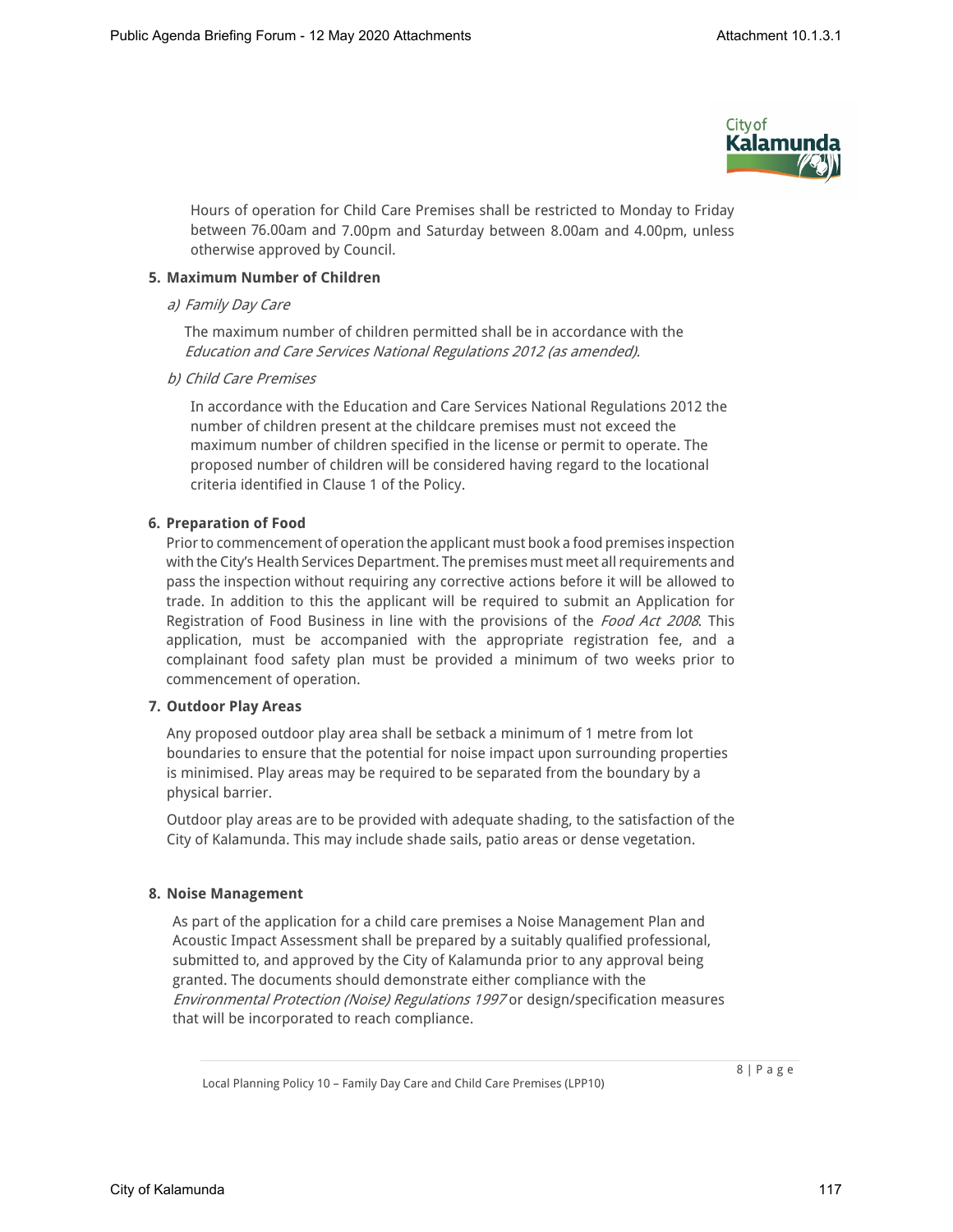

## **9. Bushfire Management Plans**

In accordance with the provisions of *State Planning Policy 3.7 (SPP3.7) – Planning in Bushfire Prone Areas* a Child Care Premises or Family Day Care is considered to be a 'Vulnerable Land Use'. For this reason, any application made to commence operation of either of these uses within a bushfire prone area shall be accompanied by a Bushfire Management Plan prepared by a suitably qualified Bushfire Management Consultant and submitted to the City of Kalamunda as part of the application to commence development.

The elements required of any such Bushfire Management Plan shall be implemented and any ongoing maintenance required or updates to that plan shall be adhered to. Please note that this report will be referred to the Department of Fire and Emergency Services for their review and approval prior to any approval being granted by the City.

The City will not support the development of vulnerable land uses in bushfire prone areas where it cannot be demonstrated by the applicant that the use will not compromise the safety of the occupants of that particular use.

#### **10. Matters to be Considered**

The following matters will be given consideration in the assessment of applications for childcare premises and family day care development:

- a) Any relevant matters set out in Clause 67 of the Regulations and the objectives of the zone;
- b) The impact of the proposed development on the amenity and character of residential or non- residential areas, as viewed from a street, public space, or neighbouring property;
- c) Preservation of all significant trees and other vegetation;
- d) Whether the development application will still achieve a desired streetscape where a variation is applied;
- e) The preservation of areas of useable on-site open space;
- f) Any special limitation on the development of the land by virtue of its size, shape, or environmental/geographical feature;
- g) Whether support for the development application will set an undesirable precedent for similar sized surrounding lots; and
- h) Comments received from affected adjacent property owners/occupiers.

## **11. Public Consultation**

Advertising of a proposal for a child care premises or family day care will occur if the proposal is located in a zone where the use is classified as a "D" or "A" use in accordance with Table 1 of Local Planning Scheme No. 3. The application shall be assessed as a standard application in accordance with Local Planning Policy 11 – Public Notification of Planning Proposals.

Local Planning Policy 10 – Family Day Care and Child Care Premises (LPP10)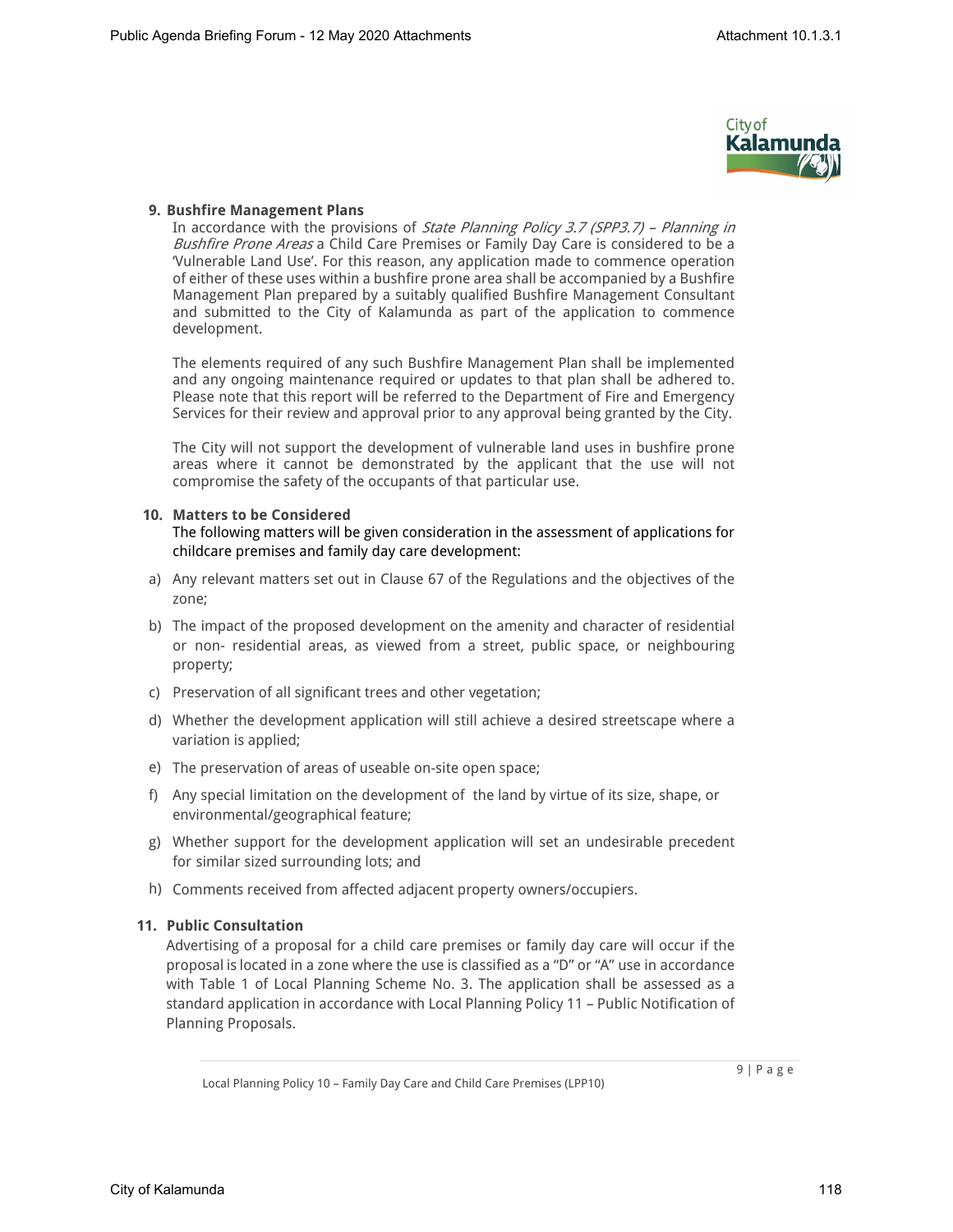

# **12. Variations to the Policy**

Any variation to development requirements will require the applicant to provide additional justification demonstrating how the proposal will not adversely affect adjoining property owners, the streetscape or the amenity of the locality, with particular reference to Clause 10 – 'Matters to be Considered' of this policy. The City may undertake consultation with adjoining affected property owners/occupiers during assessment.

## **Definitions**

## **Family Day Care**

A Family Day Care is defined as the following under the LPS No.3:

**"Family Day Care"** has the same meaning given to the term in the *Community Services (Child Care) Regulations 1988:*

The *Community Services (Child care) Regulations 1998* define the use as being:

"**Family Day Care"** means a child care service provided to a child in a private dwelling in a family or domestic environment;

The Regulations also stipulate – **"Child Care Service"** does **not** include an outside school hours care service as defined in the *Community Service (outside school Hours care) regulations 2002.*

The *Community Service (outside school Hours care) regulations 2002.* Stipulate "**outside school hours care service"** as a meaning *""a child care service provided outside school hours for children of school age, except such a service that is provided solely for the purposes of –* 

- *a) A child's participation in religious instruction or sporting, education, recreational or cultural events, or activities; or*
- *b) A child's membership of a non-profit community organisation."*

## **Child Care Premises**

A Child Care Premises is defined as the following under LPS No.3:

*"Child Care Premises"* has the same meaning given to the term in the *Community Services (Child Care) Regulations 1988;*

*The Community Services (Child Care) Regulations 1988* define the use as being:

10 | P a g e

Local Planning Policy 10 – Family Day Care and Child Care Premises (LPP10)